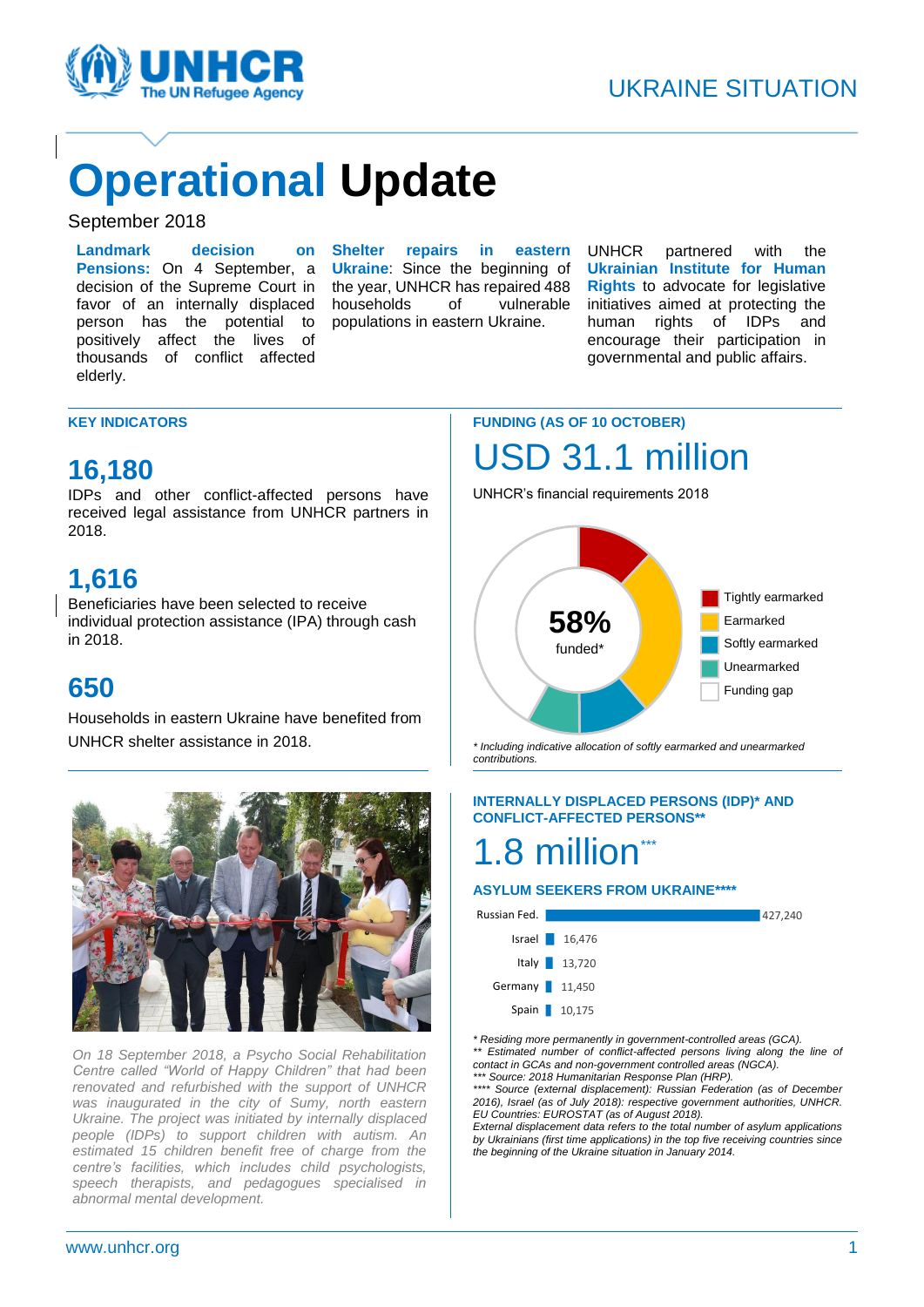

### Operational Highlights

**Pensions:** On 4 September, a decision by the Supreme Court of Ukraine could positively impact hundreds of thousands of elderly, internally displaced people and residents of the non-government controlled areas (NGCA) in eastern Ukraine by ensuring that they will have readily-available access to their pensions. The ruling upheld a landmark judgement by a lower court that found in favour of an internally displaced person from Donetsk, whose pension had been suspended since April 2017. UNHCR is grateful to our NGO partner, **Right to Protection**, for providing legal representation to the concerned IDP. "This decision is a lifeline for thousands of elderly people who were unable to receive the pensions they rely on, and it's plainly the right thing to do," said Pascale Moreau, Director of UNHCR's Europe Bureau. "While recognizing Ukraine's ongoing reform efforts, we urge the Ukrainian authorities to rapidly implement the decision, and bring relief to the many people who rely on these payments for life's basic essentials."

#### **WANT TO READ MORE ON PENSIONS? CHECK OUT THESE LINKS:**

UN Briefing Note: [Pensions for IDPs and persons living in the areas not controlled by the](https://www.humanitarianresponse.info/sites/www.humanitarianresponse.info/files/documents/files/briefing_note_on_pensions_updated_24_july_2018.pdf)  [Government in the east of Ukraine](https://www.humanitarianresponse.info/sites/www.humanitarianresponse.info/files/documents/files/briefing_note_on_pensions_updated_24_july_2018.pdf)

ARTICLE[: Pensioners caught up in Ukraine conflict struggle to](http://www.unhcr.org/ua/en/11076-pensioners-caught-ukraine-conflict-struggle-survive.html) [survive](http://www.unhcr.org/ua/en/11076-pensioners-caught-ukraine-conflict-struggle-survive.html) - Shelling, landmines and long queues are among the hazards facing elderly residents as they try to collect their pensions. VIDEO: [Ukrainian pensioners struggle to cross the conflict line](http://www.unhcr.org/ua/en/11093-ukrainian-pensioners-struggle-cross-conflict-line.html) - Since the armed conflict divided eastern Ukraine back in 2014, almost 1.3 million pensioners have found themselves caught in the middle, living in territory now outside of government control but dependent on state institutions for their hard-earned retirement pensions.

Despite a ceasefire meant for the beginning of the school year, regular shelling continues causing household damages and civil casualities in the settlements near the 'Contact Line'. In September, the OSCE's Special Monitoring Mission to Ukraine (SMM) recorded around 19,000 ceasefire violations and since the beginning of 2018, 200 civilian casualties (37 deaths and 163 injuries), including 28 children. On 30 September, three children were killed and one injured by a mine near Horlivka. Therefore, the conflict continues affecting people living along the 'Contact Line'. The settlements near the 'Contact Line' are prioritized by UNHCR, as many of them have either limited or no access to humanitarian organisations due to military troops being stationed there. On 16 September 2018, the village of Zolote-4 was shelled causing damages to 14 households in two multi-story buildings. UNHCR partner Proliska distributed shelter kits, which include Tarpaulin [a plastic sheet material] used for temporary replacement of broken window glass (see photos below).





In September, UNHCR visited the village of Krymske, which has suffered from fighting since 2014. Currently, only 47 per cent of the population (576 people), have remained. The village lacks clean water, coal and wood supply due to mined forests and fields. UNHCR will distribute individual protection cash assistance and is currently repairing the local health post.

Mine contamination of vast eastern Ukraine territories impedes assistance to vulnerable populations. In this respect, UNHCR welcomes submission of a draft law on demining to the Parliament of Ukraine, which has been compiled in accordance with certain international examples and comments from international organizations, including UNHCR. UNHCR through its legal partners is advocating for the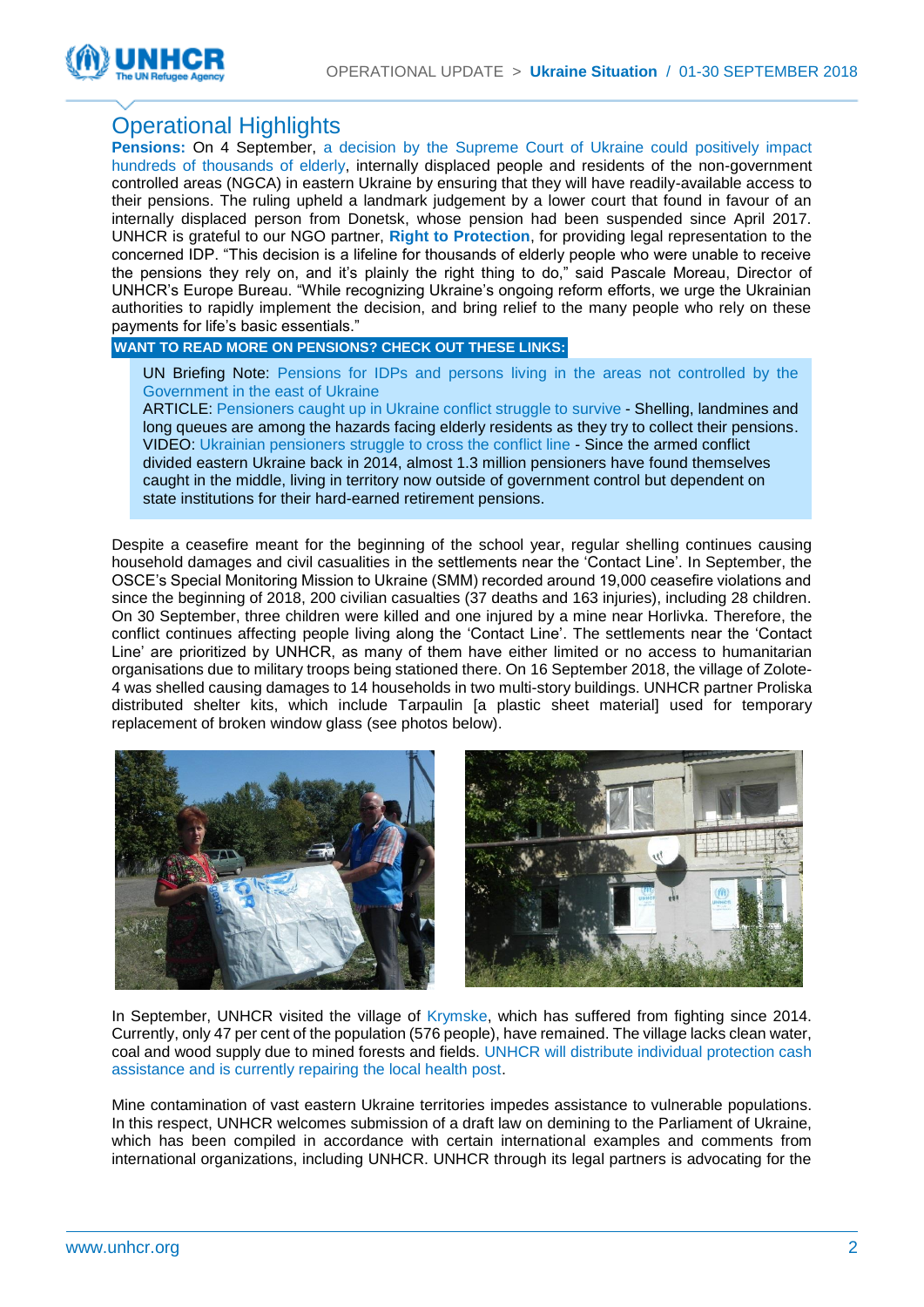

consideration of this draft law in relevant Parliament committees and for its further inclusion into the voting agenda.

### UNHCR Ukraine's Information Management Products' links

- [Registration of Internal Displacement in Ukraine](https://app.powerbi.com/view?r=eyJrIjoiZDU3MDEyNDgtZWNhNy00ODBmLWI0ZDYtMmJiZDQyMzExZGJkIiwidCI6ImU1YzM3OTgxLTY2NjQtNDEzNC04YTBjLTY1NDNkMmFmODBiZSIsImMiOjh9)
- [Checkpoint crossing along the 'Contact Line' on a monthly basis](https://app.powerbi.com/view?r=eyJrIjoiNzgwZjBkMjgtOTNjYy00MjIzLTkzYWQtYjUxYzc3N2M5MjA5IiwidCI6ImU1YzM3OTgxLTY2NjQtNDEzNC04YTBjLTY1NDNkMmFmODBiZSIsImMiOjh9)
- [UNHCR Ukraine Shelter and Non-Food Items activities follow up in 2018](https://app.powerbi.com/view?r=eyJrIjoiNzY2NWQwNTEtMzE0ZS00MTBkLTk2NzAtMWEyNzdjMzIwNmM3IiwidCI6ImU1YzM3OTgxLTY2NjQtNDEzNC04YTBjLTY1NDNkMmFmODBiZSIsImMiOjh9)
- [UNHCR Ukraine NGO partners](https://app.powerbi.com/view?r=eyJrIjoiYTE1MzgwYWItMmU5OS00NWE3LTk2YzgtOTcwMGVkMWFiNDg5IiwidCI6IjdhNTE3MDMzLTE1ZGYtNDQ1MC04ZjMyLWE5ODJmZTBhYTEyNSIsImMiOjh9)

#### **External relations**



*On 17 September 2018, a delegation of political directors of Foreign Affairs Ministries of the Benelux Union travelled to eastern Ukraine and participated together with UNHCR at the inauguration ceremony of the new Marinka EECP.* 



*On 18 September 2018, four European Union Members of Parliaments from the Committee on Foreign Affairs led by the chair of the Security and Defence Subcommittee of the European Parliament, Ms. Anna Fotyga (ECR, PL) visited a UNHCR quick impact project in Talakivka (Mariupol area) and UNHCR interventions in EECP Maiorsk.*



*On 17 September 2018, four Estonian Parliamentarians visited UNHCR's support to Maiorsk checkpoint and met with shelter beneficiaries at Svitlodarsk. The delegation included the Chairman of Foreign Affairs Committee of Estonian Parliament, as well as the Ambassador of Estonia to Ukraine.*



#### **Protection of Refugees and Asylum Seekers**

- Following advocacy efforts of UNHCR NGO partner "*Rokada*", a new decree adopted on the 12 September by the Government of Ukraine states that there will now be 150 quotas reserved each year for foreigners, stateless persons, refugees and persons who have been granted complementary protection to attend state-sponsored universities.
- In September, UNHCR together with NGO partner Rokada and NGO MBA Kids trained 24 refugee youth on leadership skills.
- Two refugees took part in a UNFPA life skills training in Lviv.
- UNHCR facilitated the participation of two Ukrainian judges who are members of the International Association of Refugee Law Judges (IARLJ) at an annual conference organized in Catania, Italy on 12 – 14 September 2018.
- During September, UNHCR legal partners conducted 13 monitoring visits to State Migration Service offices. As observed, the issue of long queues of potential applicants at SMS Kyiv had not been resolved. However, UNHCR and legal partner R2P managed to persuade SMS Kyiv to prioritize the applicants according to the list of vulnerable cases compiled by UNHCR partners Rokada and R2P.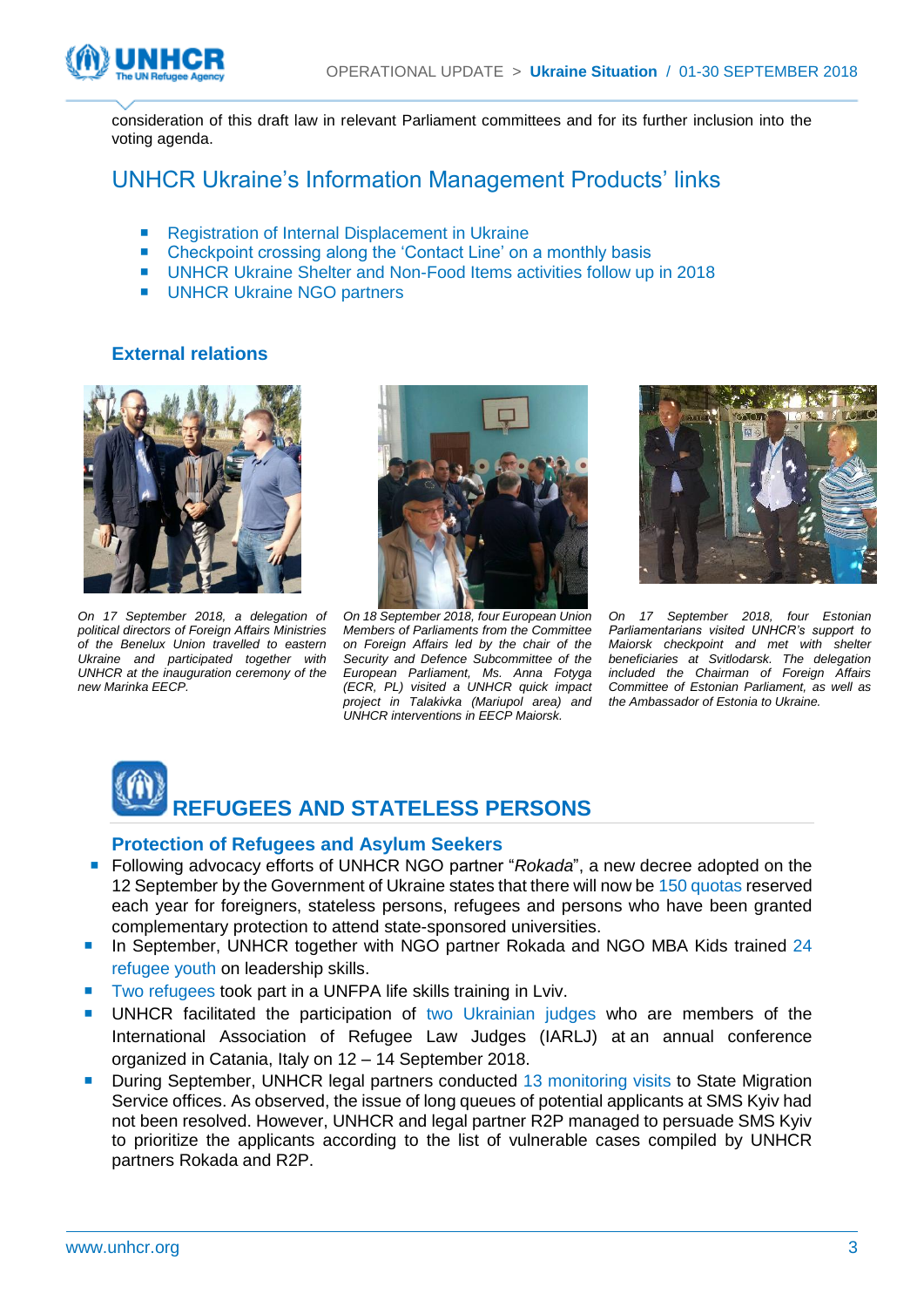

## **100**

Asylum seekers **r**eceived legal assistance from UNHCR and its partners in **September** 

**1,002** Legal consultations provided to persons of concern in Kyiv, Odesa and Zakarpattya regions in September

**31** Persons of concern were assisted with employment in September

**4** Persons of concern were employed in **September** 

#### **Livelihoods of Refugees and Asylum seekers**

**100** Refugees received counselling on self-reliance grants opportunities from UNHCR and its partners in September **6** self-reliance grants were approved by UNHCR partner Caritas in September

**20**

Refugees started business thanks to UNHCR selfreliance grants in September

#### **Assistance to Stateless Persons and Persons at Risk of Statelessness**

- Statelessness Determination Procedure (SDP): On 21 September, The Parliament of Ukraine registered the draft law on the *Amendment of Certain Legislative Acts of Ukraine Regarding Recognition as a Stateless Person.* This represents an important and positive step in developing procedures for determining the status of stateless persons and lobbying for the inclusion of these amendments in accordance with the 1954 Convention. In particular, thanks to UNHCR lobbying, the MPs included amendments to *the Law on Employment of Population*  which stipulates that recognized stateless persons holding a temporary residence permit will not be obliged to have a working permit. This is a positive development, as otherwise stateless persons would have to wait for two years from the moment of recognition to be able to work without a working permit.
- On 24 September, the UNHCR NGO partner the Tenth of April together with the European Roma Rights Centre (ERRC), European Network on Statelessness (ENS) and Institute on Statelessness and Inclusion (ISI) issued a new report entitled ["Roma Belong –](http://www.errc.org/reports-and-submissions/roma-belong--discrimination-statelessness-and-marginalisation-of-roma-in-the-western-balkans-and-ukraine) Statelessness, [Discrimination and Marginalisation of Roma in Ukraine"](http://www.errc.org/reports-and-submissions/roma-belong--discrimination-statelessness-and-marginalisation-of-roma-in-the-western-balkans-and-ukraine). The report is the latest publication of the [#RomaBelong project](https://statelessness.us5.list-manage.com/track/click?u=ecc598c976cc2766b4407fce3&id=f43c5ef9d8&e=f313c5a6a5) series, which explores the nexus between statelessness, discrimination and marginalisation of Roma in the Western Balkans and Ukraine. The report recommends the simplification of the procedures to confirm Ukrainian citizenship as well as to facilitate access to birth registration and documentation.
- UNHCR NGO legal partner R2P conducted two trainings for lawyers, attorneys and legal specialists of FLAC and State Penitentiary System on response to statelessness and prevention of it.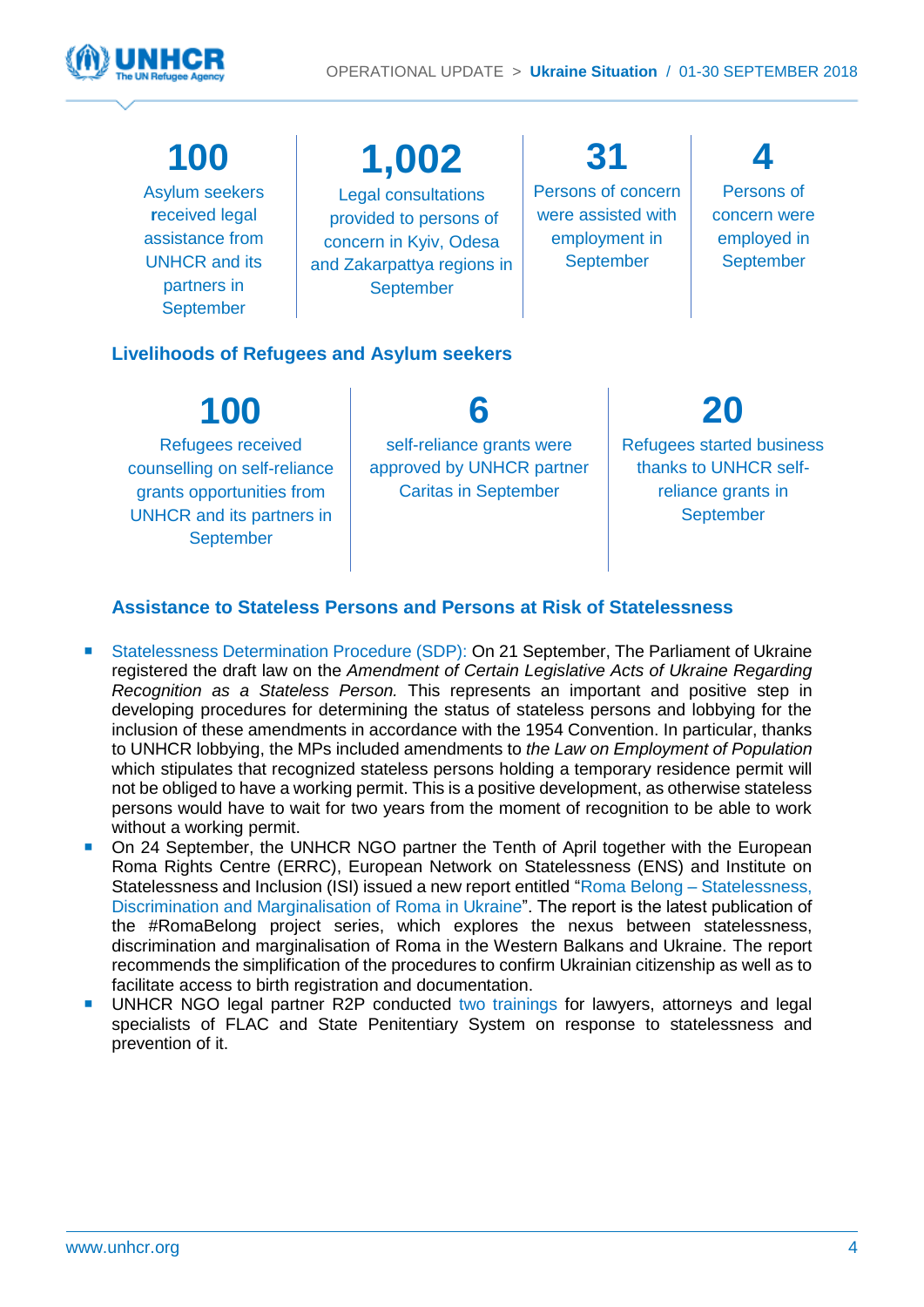



## **43**

Stateless persons (or at risk of) were identified and provided legal aid in Kyiv, Odesa and Zakarpattya regions in September

**17** Persons received passports Thanks to assistance provided by UNHCR partners in September

**11 Persons** received duplicates of birth certificates in September

**6 Persons** Obtained their birth certificates for the first time in **September** 



*Meet Yulii Baloh, who has been finally registered as a citizen of Ukraine thanks to the assistance of UNHCR NGO partner R2P. After his application had been pending registration for four months, R2P referred his case to the court. The court decision established the fact of legal residency and citizenship. Yulii has already applied for Ukrainian passport.*

### **Protection and assistance to internally displaced and conflict-affected persons**

## **Protection**

#### **Protection Cluster**

 The protection situation for conflict-affected and displaced people in Ukraine continues to be serious. The ongoing armed conflict, restrictions on freedom of movement, continued trade blockade between government-controlled and non-government controlled territory, and the suspension of social benefits and pensions to thousands of people has further stretched the resilience and heightened the vulnerability of the conflict-affected and displaced population, forcing many to resort to negative coping mechanisms. A recent assessment found that 71% of households applied negative coping strategies in NGCA and 78% of households in GCA – the highest level since April 2016. Risks to life, safety and security along the contact line due to ongoing conflict, loss of life, and injuries resulting from mines and explosive remnants of war continue to be key protection concerns. Globally, Ukraine ranks first for the number of anti-vehicle mine incidents and ranks second for the number of mine-related casualties. Other protection concerns include the risk of statelessness, with an estimated 57% of births in NGCA not registered in GCA. Only 477,000 IDPs continued to receive pensions as of July 2018, which is a 40% decrease from April 2017. Nearly 30,000 people reside in villages in GCA where there are restrictions on the freedom of movement. Psychosocial distress is widely reported among all age groups in both GCA and NGCA, while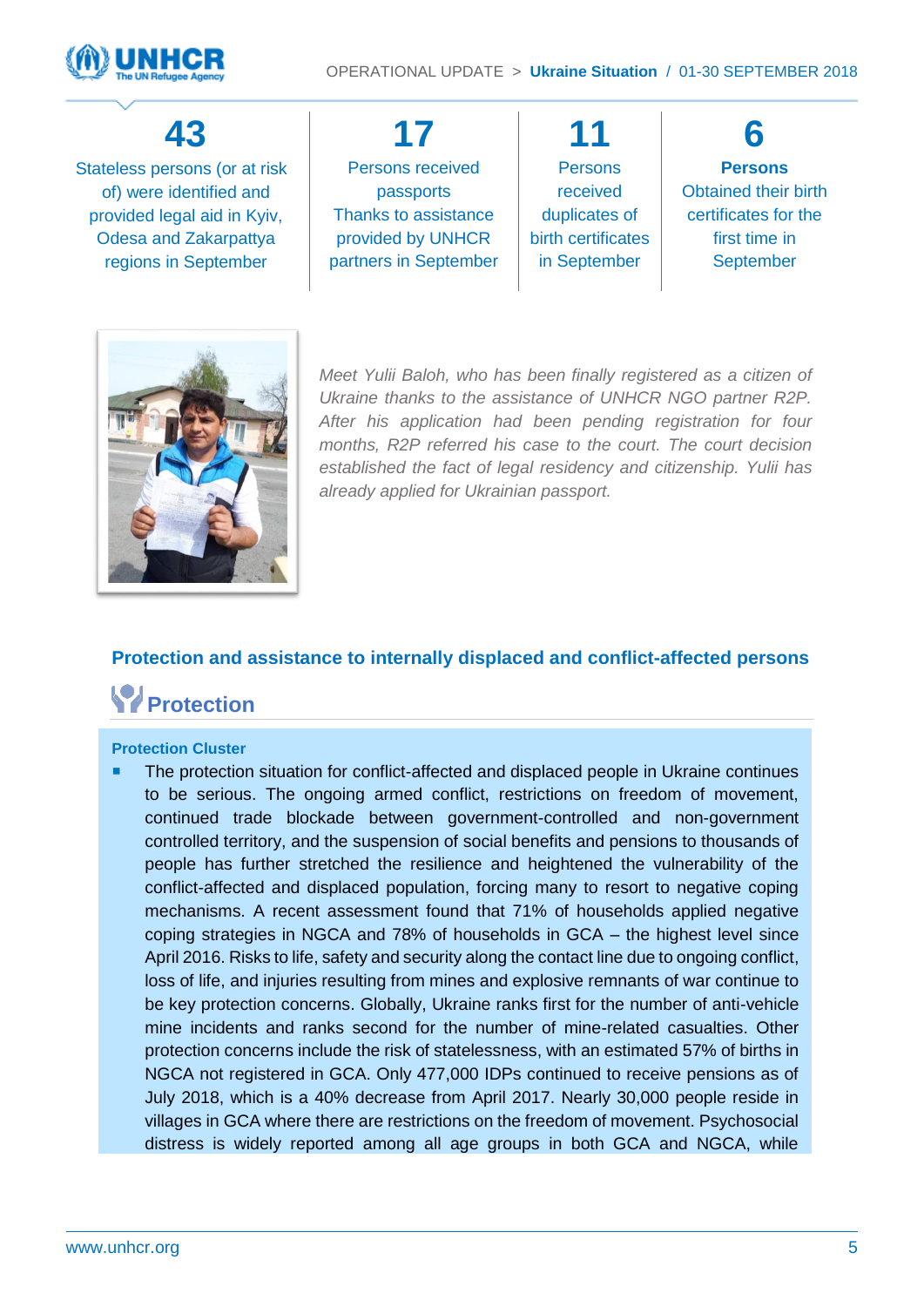

assistance is limited and lack of MHPSS services remains one of the key protection gaps in areas along the contact line and in NGCA.

- **In Kramatorsk, a meeting on checkpoint took place on 19 September and a Protection** Working Group meeting on 20 September. The Protection Working Group was attended by 33 participants, including representatives of MinTOT, Department for Social Protection, local council of Novhorodske village and Yaroslava Mudroho National Law Academy.
- **The Age and Disability Technical Working Group operating under the Protection Cluster** presented the HelpAge International baseline report on conflict-affected older men and women in eastern Ukraine. The survey covered 4,595 older people and identified the following protection issues:

**20.5% 76.8%**

## **96%**

are experiencing conflict-related psychosocial issues

have experienced at least one type of violence and abuse; out of these, **76%** are women

had to decrease their food intake since the beginning of the conflict

are in need of assistive devices, while **47%** require basic hygiene items and diapers for adults

**53%**

have limited mobility and are in need of external assistance, while **7.2%** are immobile

**56.9%**

#### **Protection Monitoring**

- In September, UNHCR and its NGO partners conducted 586 monitoring visits in seven regions, most of which were focused on conflict-affected populations of the settlements along the 'Contact Line'.
- In September, UNHCR NGO legal partner R2P conducted 66 monitoring visits to five entry/exit checkpoints (EECPs), where they surveyed and counselled 1,891 persons crossing the 'Contact Line'. Over 50 percent of respondents were over the age of 60.

#### **Legal Assistance/Protection Counselling**

- During the reporting period, UNHCR NGO legal partner R2P dealt with 680 court cases; among these, 60 were finalized successfully. More than 60 percent of the cases concerned access to pensions for conflict-affected persons living in NGCA and along the 'Contact Line'.
- On 26-28 September, UNHCR together with its partner the Tenth of April invited some 40 communities (IDP, Roma and refugee) to Odessa to discuss the achievements of 2018 and plan for 2019. The representatives of Roma and refugee communities also took part in these sessions to enrich the discussions.
- UNHCR organized two webinars on affordable housing solutions with IDP communities around the country. These webinars with communities are meant to support communities in finding affordable housing on their own. They will provide the basics of housing legislation and programmes as well as give practical assignments guiding beneficiaries in advocating with their local authorities about obtaining funding for housing and including IDPs into the general housing solutions.
- During the reporting period, UNHCR NGO partner Proliska provided social accompaniment to 120 beneficiaries.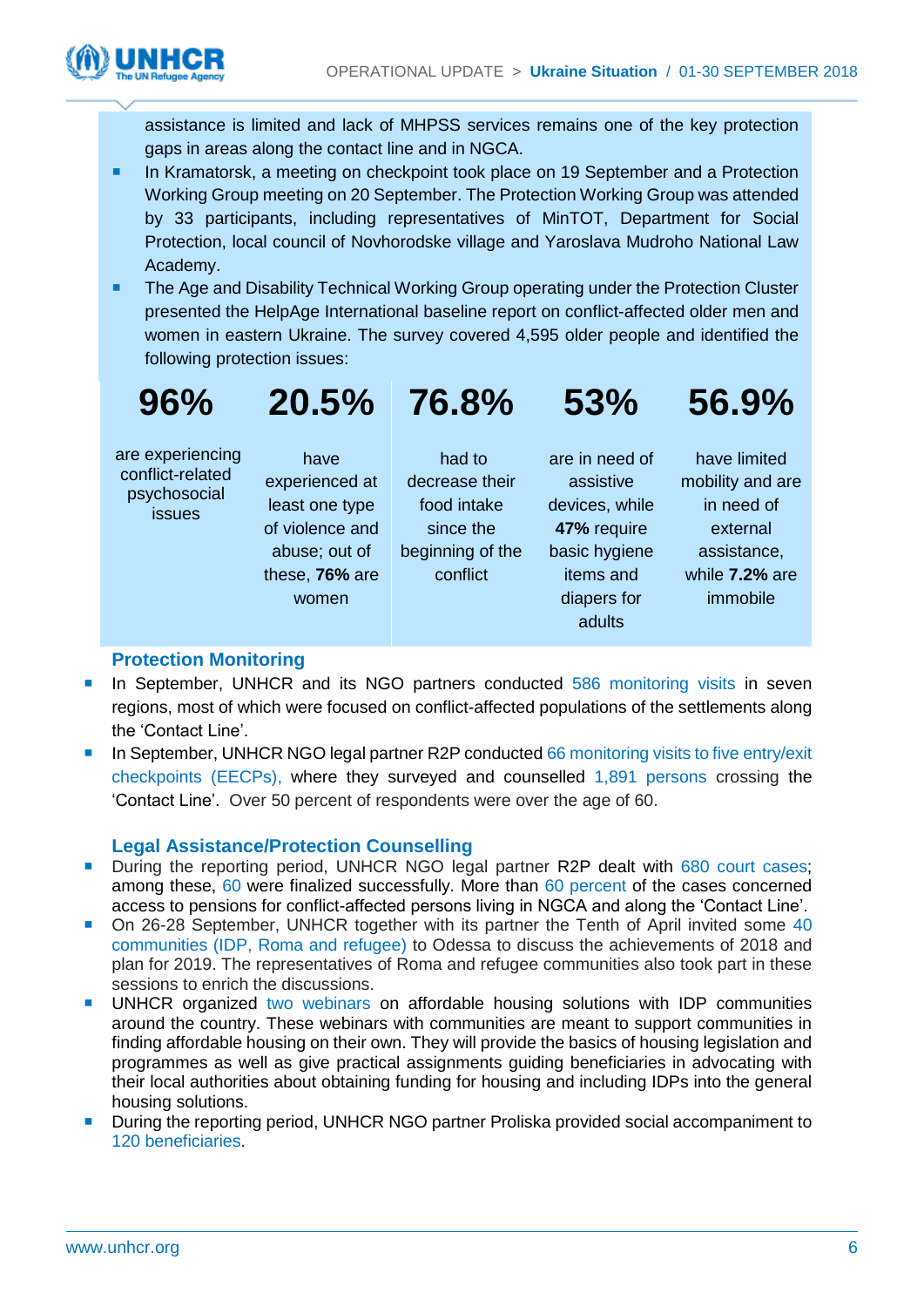



*Meet 16-year-old Daria, a resident of the village of Katerynivka (GCA Donetsk), who was injured by the shelling that took place in the beginning of August. Daria's documents, including ID, were burnt in the shelling. UNHCR NGO partner Proliska helped the teenager obtain proof of having a bank account in order to receive financial assistance from local administration. Moreover, Proliska has submitted an application for a national ID (a Ukrainian passport) for Daria.* 

## **1,655**

Conflict-affected persons received legal assistance from UNHCR and its partners in September

**1,689** Persons provided

with complex consultations in September; 57% of those are elderly

**6,225** Individual consultations provided in September

**348 Persons** benefited from 25 group consultations in **September** 

**75** Persons participated in four group counselling sessions organised by UNHCR partner R2P in September

#### **SGBV**

- UNHCR recorded seven incidents of domestic violence, which have been assisted with information support as well as legal and psychosocial counselling.
- On 6 and 12 September, UNHCR facilitated two awareness raising sessions for high school students in two villages where military troops are stationed.
- SGBV awareness was among the topics raised at a number of capacity development workshops and community meetings that UNHCR conducted for 145 persons in conflict-affected areas.

#### **Individual Protection Assistance (IPA)**

**717 IPA Cash Beneficiaries In September** UNHCR continues identifying and providing vulnerable conflict affected individuals with IPA in the form of cash in eastern Ukraine. Since the start of the programme in July 2018, 1,314 vulnerable individuals have received cash transfers, which is 40 percent of the yearly plan. During the month of September, UNHCR transferred IPA in the form of cash to 717 beneficiaries.

#### **Peaceful Coexistence Projects (PCPs)**

**56 Projects in 2018**

Since the beginning of the year, 56 PCPs have been approved for implementation in eastern Ukraine. The majority of the projects are currently in progress. Examples include school repairs, community centers, a sports hall and playgrounds in Luhansk and Donetsk region, on both sides of the 'Contact Line.'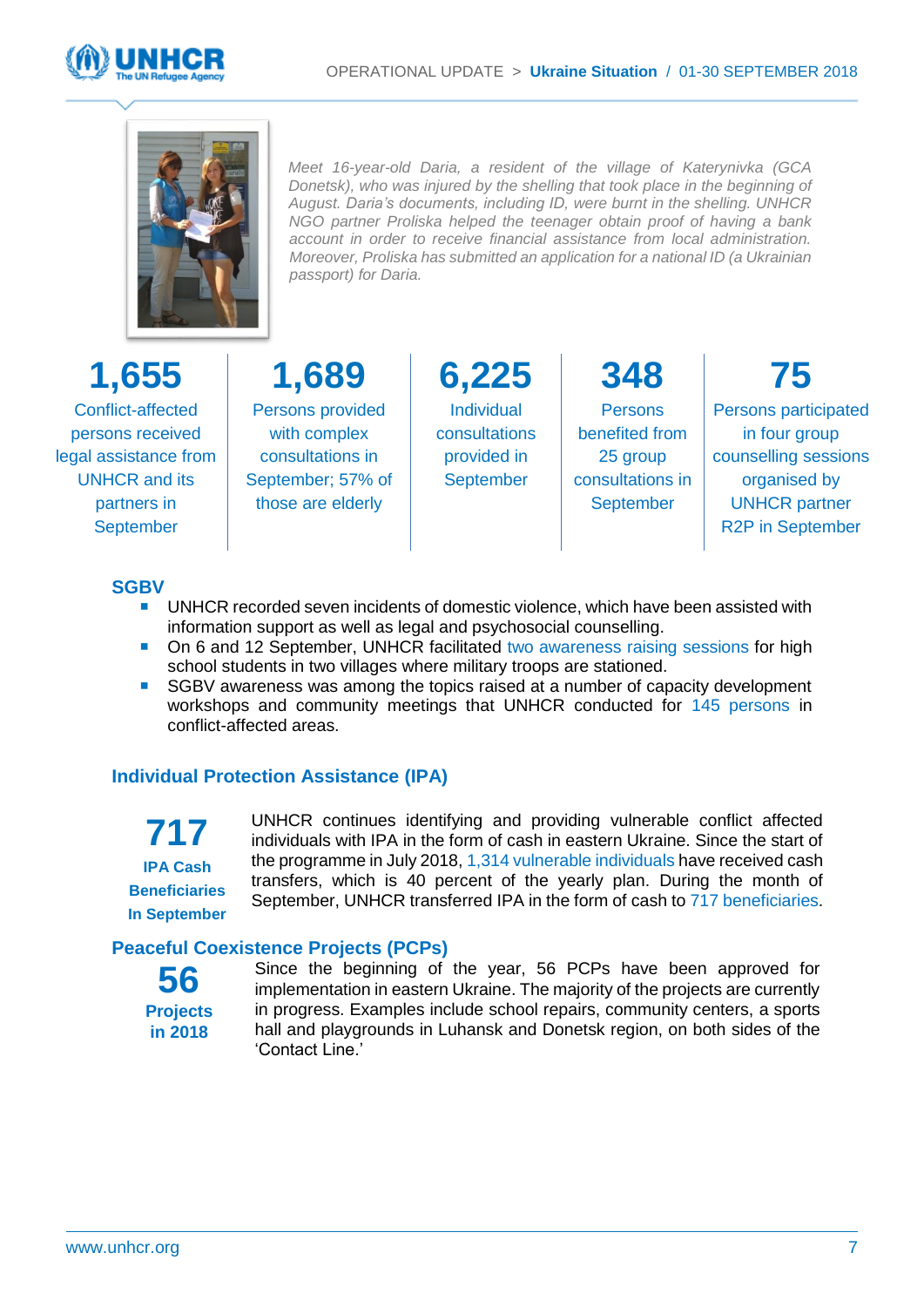



*One of UNHCR's PCP is the repair of a dilapidated wooden bridge (see photo) that leads to a water well that provides for the village of Kodema. This village has experienced conflict since the summer of 2014 and continued to hear shelling until September this year. The well is the only source of drinkable water. However, crossing this bridge is unsafe, especially for the elderly. Around 70% of the population of the villages are elderly. The bridge will be repaired in collaboration with the village council and the villagers that will carry out the necessary repair works. This work will benefit over 430 persons among them children, elderly persons and internally displaced persons.*

### **Shelter and NFIs**

#### **Shelter and NFIs Cluster Cluster meetings**

In the month of September, the Shelter and NFI Cluster led by UNHCR and co-chaired by the NGO People in Need (PiN), held two subnational meetings, one in Sloviansk (covering the northern Donbass area) and one in Sievierodonetsk (covering the Luhansk GCA area). The meeting in Sloviansk was attended by respectively eight and six international organisations. Local representatives of MinToT attended the Sievierodonetsk meeting.

A coordination meeting organised by the UNHCR Mariupol field office was held in Marinka, and focused on the southern Donbass areas.

#### **House-damage tracking**

The Cluster continues to track the new damages to residential premises. In September 2018, 31 houses were reported damaged as a consequence of military activities. This figure considers only inhabited houses. The source of the statistics is OSCE and INSO (International NGO Safety Organisation).

The count of new damages in the first nine months of the year has reached 655. The total number of damages registered in the first nine months of the year confirms the trend of the previous months, and represents only 1/6 of the estimated damages in the correspondent period of 2017 (655 vs 3,840).

#### **Shelter and NFI Achievements, Impact, and Identified Needs**

 During the month of September, UNHCR repaired 35 houses of vulnerable families assisting 84 conflict-affected persons in eastern Ukraine. There are 13 repairs ongoing in Luhansk and 29 in Donetsk regions. For more details, please check our updated [dashboard.](https://app.powerbi.com/view?r=eyJrIjoiNzY2NWQwNTEtMzE0ZS00MTBkLTk2NzAtMWEyNzdjMzIwNmM3IiwidCI6ImU1YzM3OTgxLTY2NjQtNDEzNC04YTBjLTY1NDNkMmFmODBiZSIsImMiOjh9)



*Meet the Khandramay family living in Popasna, Luhansk. Popasna has been undergoing shelling since 2014 and now has more than 600 damaged or destroyed houses. Two direct hits destroyed the house of the Khandramays in a shelling incidents on a spring night in 2015. UNHCR and its partner NRC started to reconstruct this house in 2017. Mr. Khandramay demonstrated the ability and willingness to lead the construction process under the supervision of NRC engineers and UNHCR.*